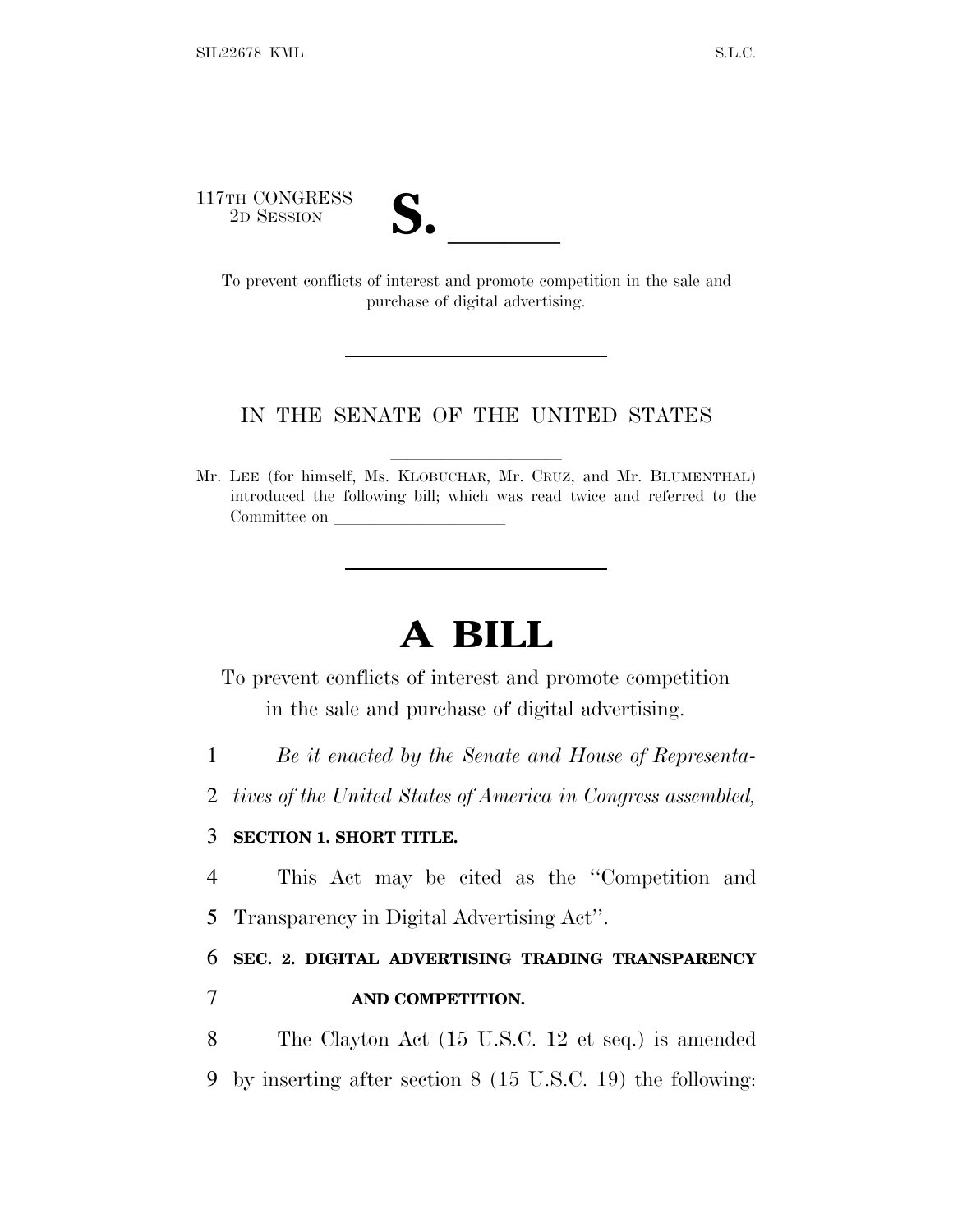## $\mathfrak{D}$ SIL22678 KML S.L.C. **''SEC. 8A. COMPETITION AND TRANSPARENCY IN DIGITAL ADVERTISING.** ''(a) DEFINITIONS.—In this section: 4 "(1) BROKERAGE CUSTOMER.—The term 'bro- kerage customer' means a person who has purchased or sold digital advertisements, or directly related goods or services, through a buy-side brokerage or a sell-side brokerage. 9 "(2) BUY-SIDE BROKERAGE.—The term 'buy- side brokerage' means a person in the business of ef- fecting transactions on digital advertising exchanges, including by offering software or services that assist in serving or displaying digital advertisements, for other buyers. ''(3) DIGITAL ADVERTISEMENT.—The term 'digital advertisement' means an advertisement that is served electronically over a computer network, in- cluding the internet. 19 "(4) DIGITAL ADVERTISING EXCHANGE.—The term 'digital advertising exchange' means a person who constitutes, maintains, or provides a market- place for or facilitates bringing together buyers and 1 or more sellers of digital advertisements, or for otherwise performing with respect to digital adver-

 tising the functions commonly performed by a digital advertising marketplace.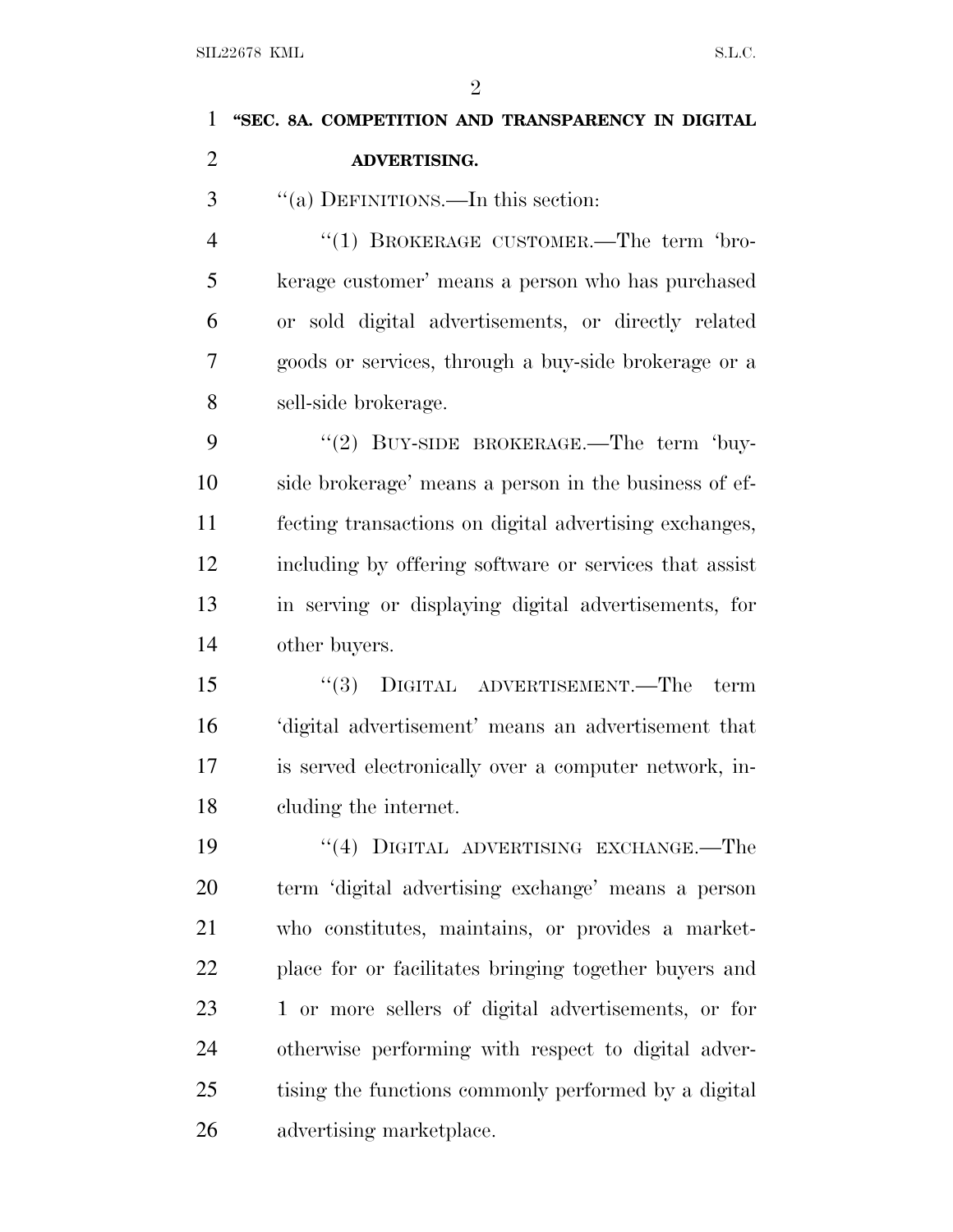| $\mathbf{1}$   | "(5) DIGITAL ADVERTISING REVENUE.—The                |
|----------------|------------------------------------------------------|
| $\overline{2}$ | term 'digital advertising revenue' means the greater |
| 3              | $of-$                                                |
| $\overline{4}$ | "(A) global revenue derived from or di-              |
| 5              | rectly related to the operation of a digital ad-     |
| 6              | vertising exchange, a buy-side brokerage, or a       |
| 7              | sell-side brokerage; or                              |
| 8              | $\lq\lq (B)$ the greater of-                         |
| 9              | "(i) the sum of the clearing prices of               |
| 10             | all digital advertisements bought or sold            |
| 11             | from or through a digital advertising ex-            |
| 12             | change;                                              |
| 13             | "(ii) the total value of the gross ad-               |
| 14             | vertising spending managed by a buy-side             |
| 15             | brokerage; or                                        |
| 16             | "(iii) the total value of the gross ad-              |
| 17             | vertising sales managed by a sell-side bro-          |
| 18             | kerage.                                              |
| 19             | $``(6)$ DIVESTITURE DEADLINE.—The term 'di-          |
| 20             | vestiture deadline' means the later of—              |
| 21             | "(A) 30 days after the date on which the             |
| 22             | Attorney General approves or denies a required       |
| 23             | divestiture; or                                      |
| 24             | $\lq\lq (B)$ 30 days after the expiration of any     |
| 25             | applicable waiting period under section 7A.          |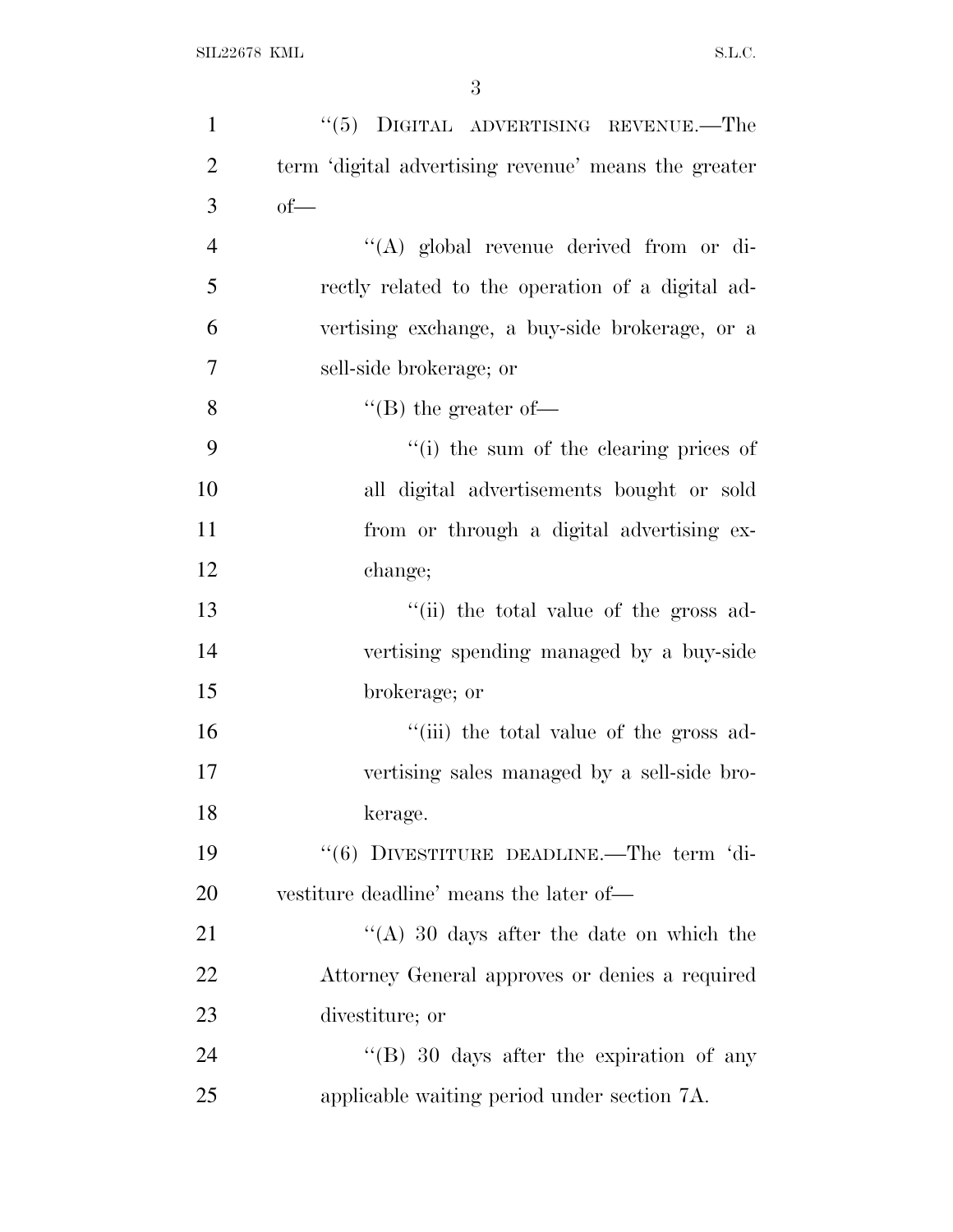| $\mathbf{1}$   | "(7) EFFECTIVE DATE.—The term 'effective               |
|----------------|--------------------------------------------------------|
| $\overline{2}$ | date' means the date that is 1 year after the date     |
| 3              | of enactment of this section.                          |
| $\overline{4}$ | " $(8)$ OWN.—The term 'own' means to own, op-          |
| 5              | erate, or control, directly or indirectly, in whole or |
| 6              | in part.                                               |
| 7              | $``(9)$ PERSON.—The term 'person' includes—            |
| 8              | "(A) any subsidiary of an entity; and                  |
| 9              | "(B) any corporate parent of an entity.                |
| 10             | $``(10)$ REQUIRED DIVESTITURE.—The term 're-           |
| 11             | quired divestiture'—                                   |
| 12             | $\lq\lq$ means a divestiture, sale, or other           |
| 13             | transaction undertaken to comply with any pro-         |
| 14             | vision of this Act; and                                |
| 15             | "(B) does not include any action required              |
| 16             | by a court of the United States.                       |
| 17             | $``(11)$ SELL-SIDE BROKERAGE.—The term 'sell-          |
| 18             | side brokerage' means a person in the business of ef-  |
| 19             | fecting transactions on digital advertising exchanges, |
| 20             | including by offering software or services that assist |
| 21             | in serving or displaying digital advertisements, for   |
| 22             | other sellers.                                         |
| 23             | THIRD-PARTY.—The term 'third-party'<br>(12)            |
| 24             | means, for each person subject to this Act, an entity  |
| 25             | that—                                                  |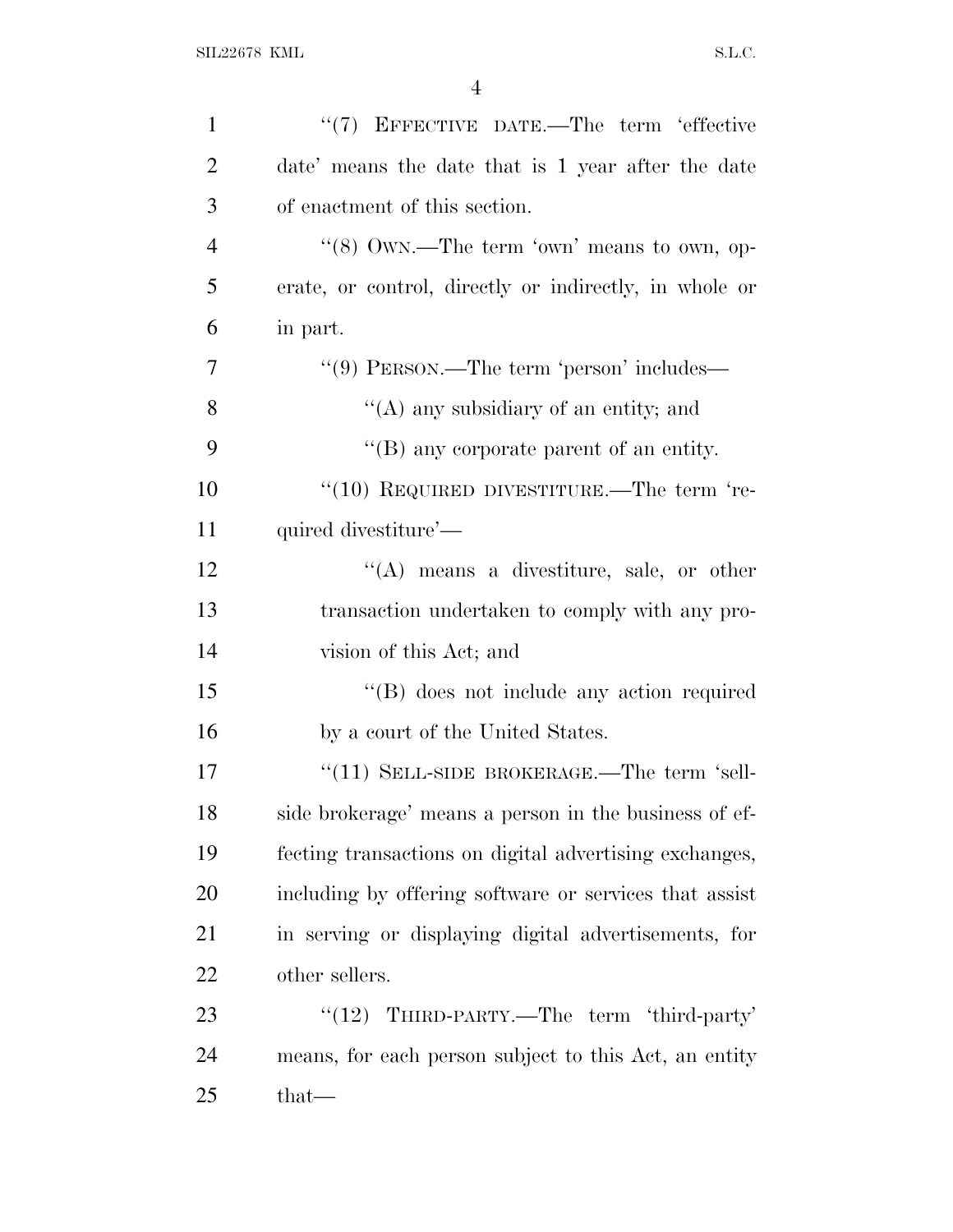SIL22678 KML S.L.C.

1 ''(A) neither owns nor is owned by that person; and

 ''(B) is not affiliated with the person through direct or indirect ownership or control. ''(b) PROHIBITIONS.—No person with more than \$20,000,000,000 (as adjusted each year on January 1 by an amount equal to the percentage increase, if any, in the Consumer Price Index, as determined by the Department of Labor or its successor) in digital advertising revenue during the previous calendar year may, after the effective date,—

 ''(1) own a digital advertising exchange if that person owns either a sell-side brokerage or a buy- side brokerage, or is a seller of digital advertising space;

16  $(2)$  own a sell-side brokerage if that person owns a buy-side brokerage; or

18 ''(3) own a buy-side brokerage or a sell-side brokerage if that person is also a buyer or seller of digital advertising space.

21 "(c) REQUIREMENTS.—Any person with more than \$5,000,000,000 (as adjusted each year on January 1 by an amount equal to the percentage increase, if any, in the Consumer Price Index, as determined by the Department of Labor or its successor) in digital advertising revenue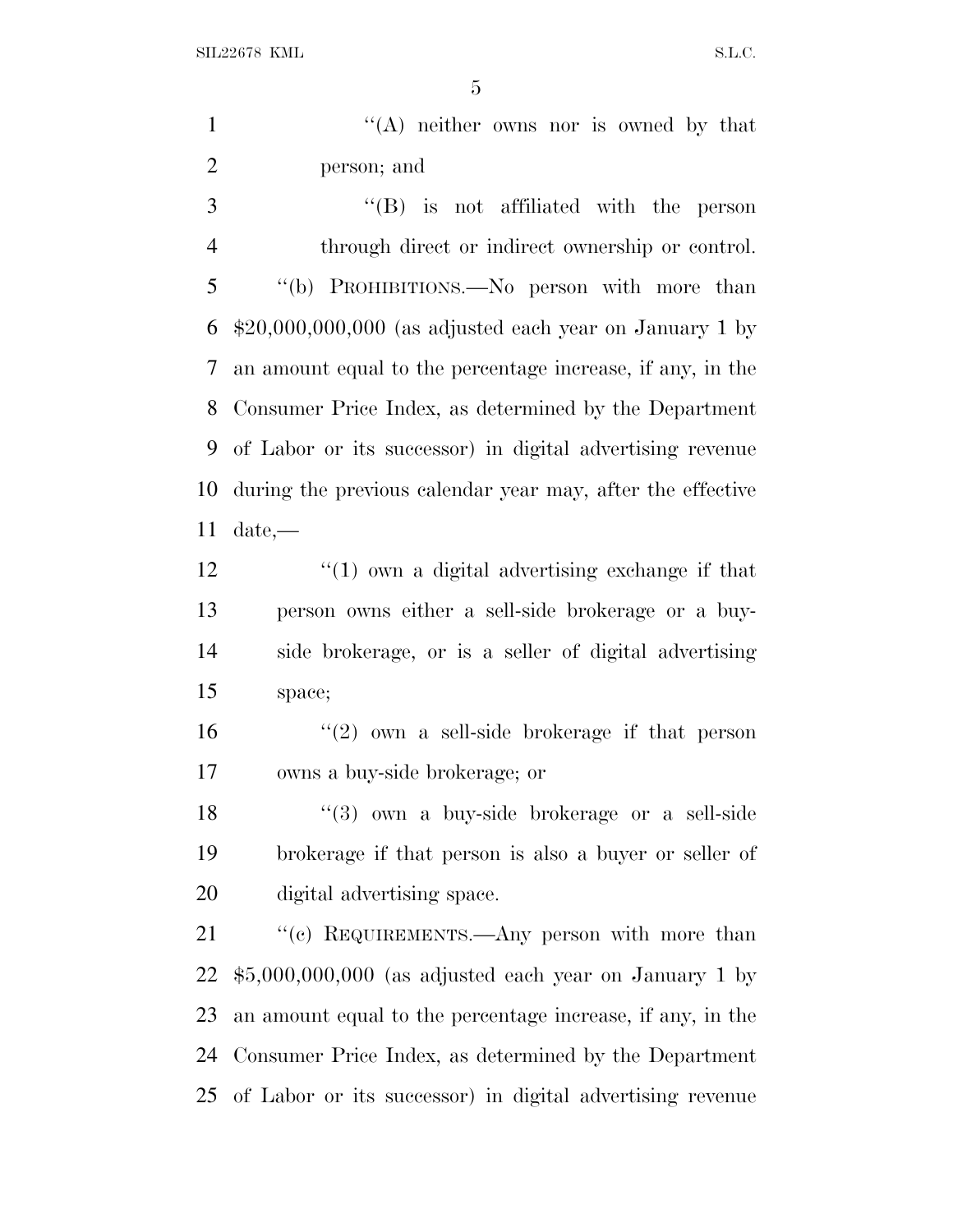during the previous calendar year shall be subject to, as of the effective date, the following requirements:

3 "(1) BEST INTEREST DUTY.—A buy-side bro- kerage or sell-side brokerage shall, in the course of providing services as a brokerage, use reasonable diligence, care, and skill to act in the best interests of their brokerage customers, and may not put their own interests ahead of those of their brokerage cus-tomers.

10 "(2) BEST EXECUTION DUTY.—A buy-side bro- kerage or sell-side brokerage shall seek the most fa- vorable terms reasonably available under the cir- cumstances for each order transaction of the broker-age customer.

15 "(3) TRANSPARENCY REQUIREMENTS.—

16 "(A) IN GENERAL.—Upon written request from a brokerage customer, a buy-side broker- age or sell-side brokerage shall supply to that brokerage customer, within a reasonable time, information sufficient to permit the brokerage customer to verify compliance of the brokerage with its obligations under paragraphs (1) and (2).

24 "(B) CONTENTS.—The information de-scribed in subparagraph (A) shall include, if re-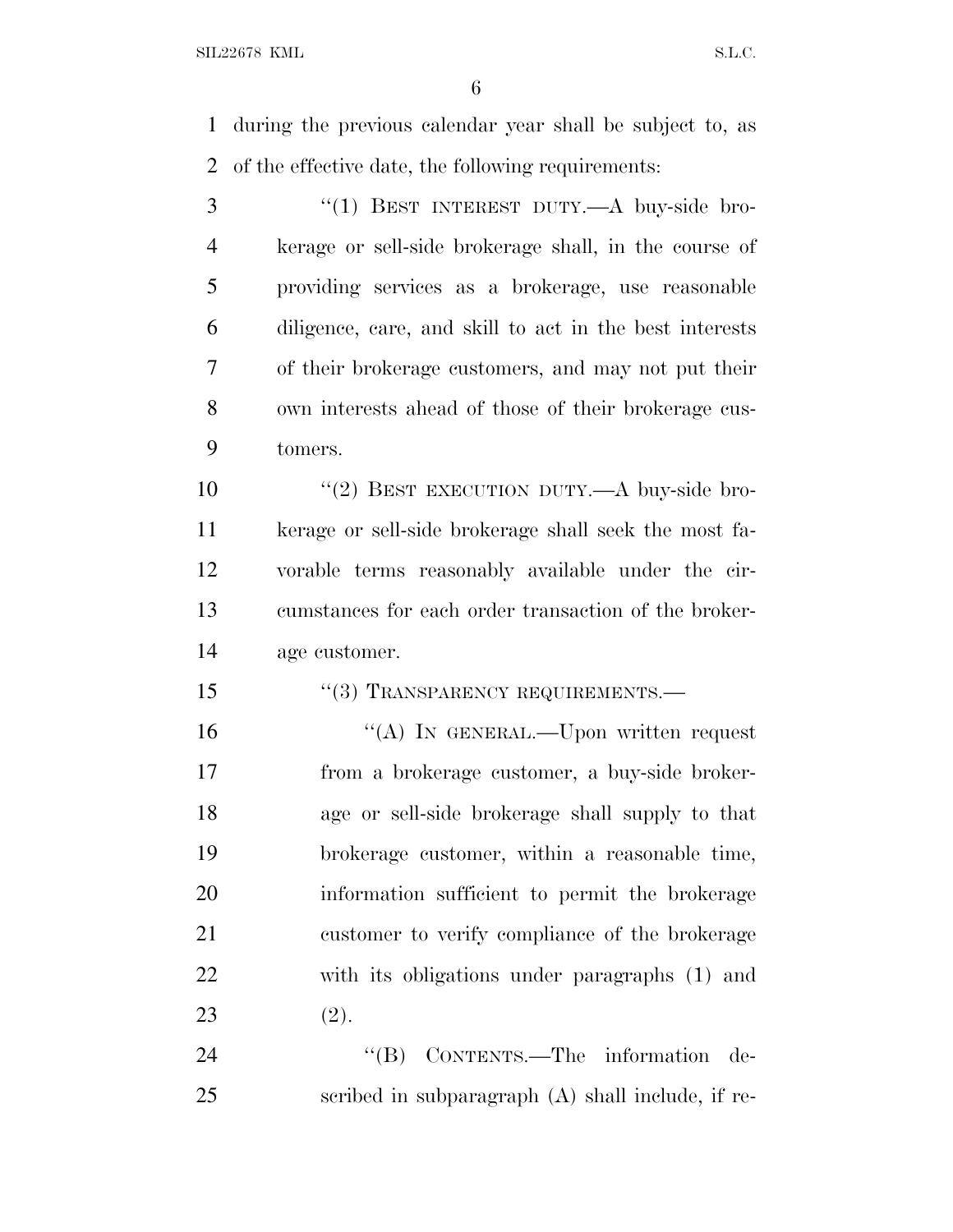| $\mathbf{1}$   | quested and to the extent such information is            |
|----------------|----------------------------------------------------------|
| $\overline{2}$ | collected by the brokerage in the ordinary               |
| 3              | course of business—                                      |
| $\overline{4}$ | $\lq$ <sup>"(i)</sup> in the case of a sell-side broker- |
| 5              | age providing information to a sell-side                 |
| 6              | brokerage customer—                                      |
| 7              | ``(I)<br>a unique and persistent                         |
| 8              | identifier that identifies each unique                   |
| 9              | digital advertising space for sale; and                  |
| 10             | "(II) for each identifier described                      |
| 11             | in subclause (I), all bids received, and,                |
| 12             | for each bid received, the bid sub-                      |
| 13             | mitted to the digital advertising ex-                    |
| 14             | change on behalf of the buy-side bro-                    |
| 15             | kerage customer, the winning price,                      |
| 16             | the uniform resource locator or other                    |
| 17             | property identifier at the lowest level                  |
| 18             | of granularity, the identity of the dig-                 |
| 19             | ital advertising exchange or other dig-                  |
| 20             | ital advertising venue returning the                     |
| 21             | bid, date, time that the bid response                    |
| 22             | received in microseconds or a<br>was                     |
| 23             | lower level of granularity, web domain                   |
| 24             | associated with the advertising cre-                     |
| 25             | ative, the advertising creative size and                 |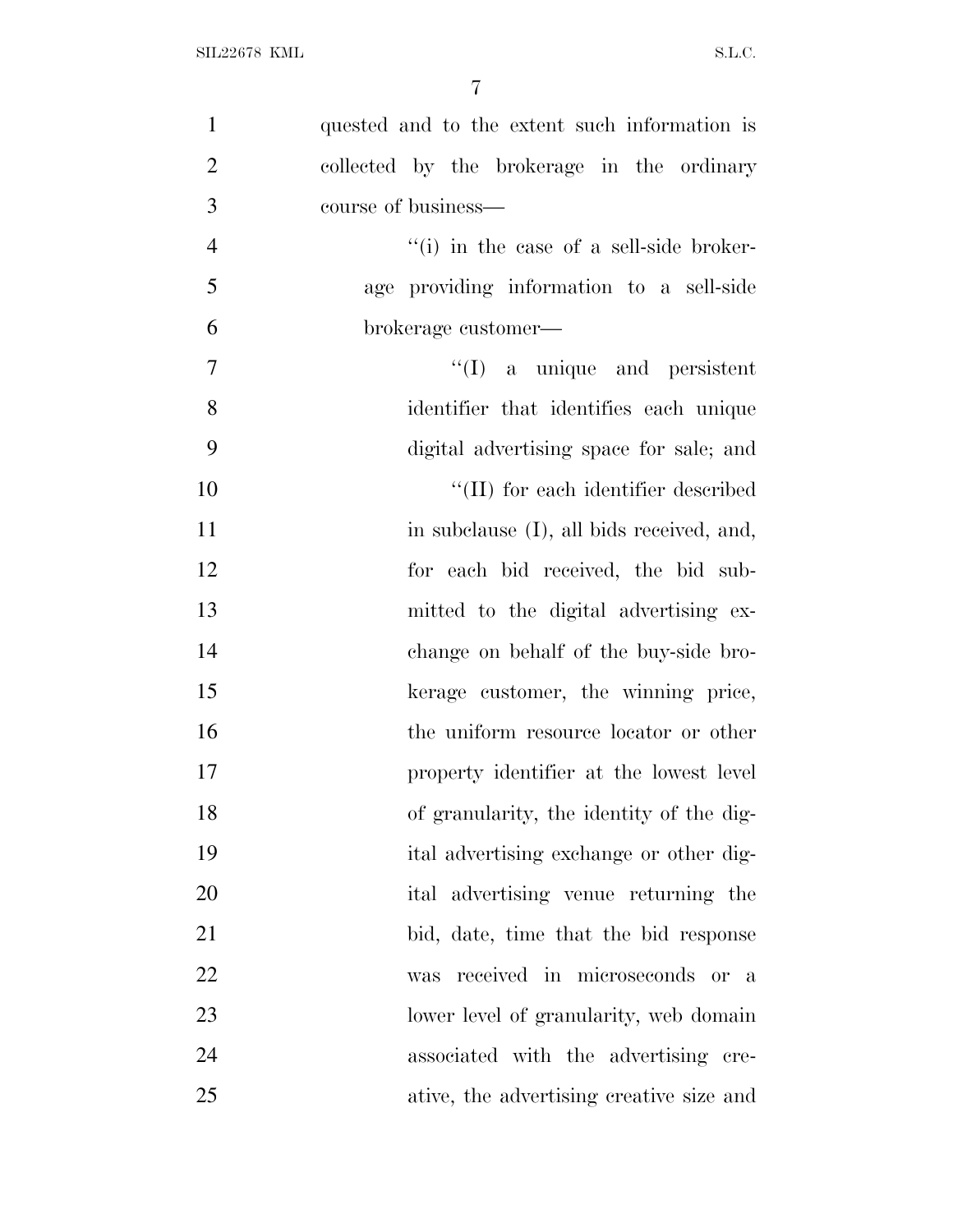| $\mathbf{1}$   | format, and whether the bid won the       |
|----------------|-------------------------------------------|
| $\overline{2}$ | seller's impression;                      |
| 3              | "(III) the nature of any data col-        |
| $\overline{4}$ | lected or derived from the brokerage      |
| 5              | customer or any user or customer of       |
| 6              | the brokerage customer, and the ways      |
| 7              | in which that data is used by the sell-   |
| 8              | side brokerage;                           |
| 9              | $\lq\lq (IV)$ the order or bid routing    |
| 10             | practices or processes, including any     |
| 11             | material exceptions to the standard       |
| 12             | practice of the brokerage; and            |
| 13             | $\lq\lq (V)$ the source and nature of     |
| 14             | any compensation paid or received in      |
| 15             | connection with transactions; and         |
| 16             | "(ii) in the case of a buy-side broker-   |
| 17             | age providing information to a buy-side   |
| 18             | brokerage customer-                       |
| 19             | $\lq\lq$ (I) all bids won by the buy-side |
| 20             | brokerage customer, and for each bid      |
| 21             | won, the maximum allowed bid of the       |
| 22             | advertiser, if any, the uniform re-       |
| 23             | source locator or other property iden-    |
| 24             | tifier at the lowest level of granu-      |
| 25             | larity, date, the digital advertising ex- |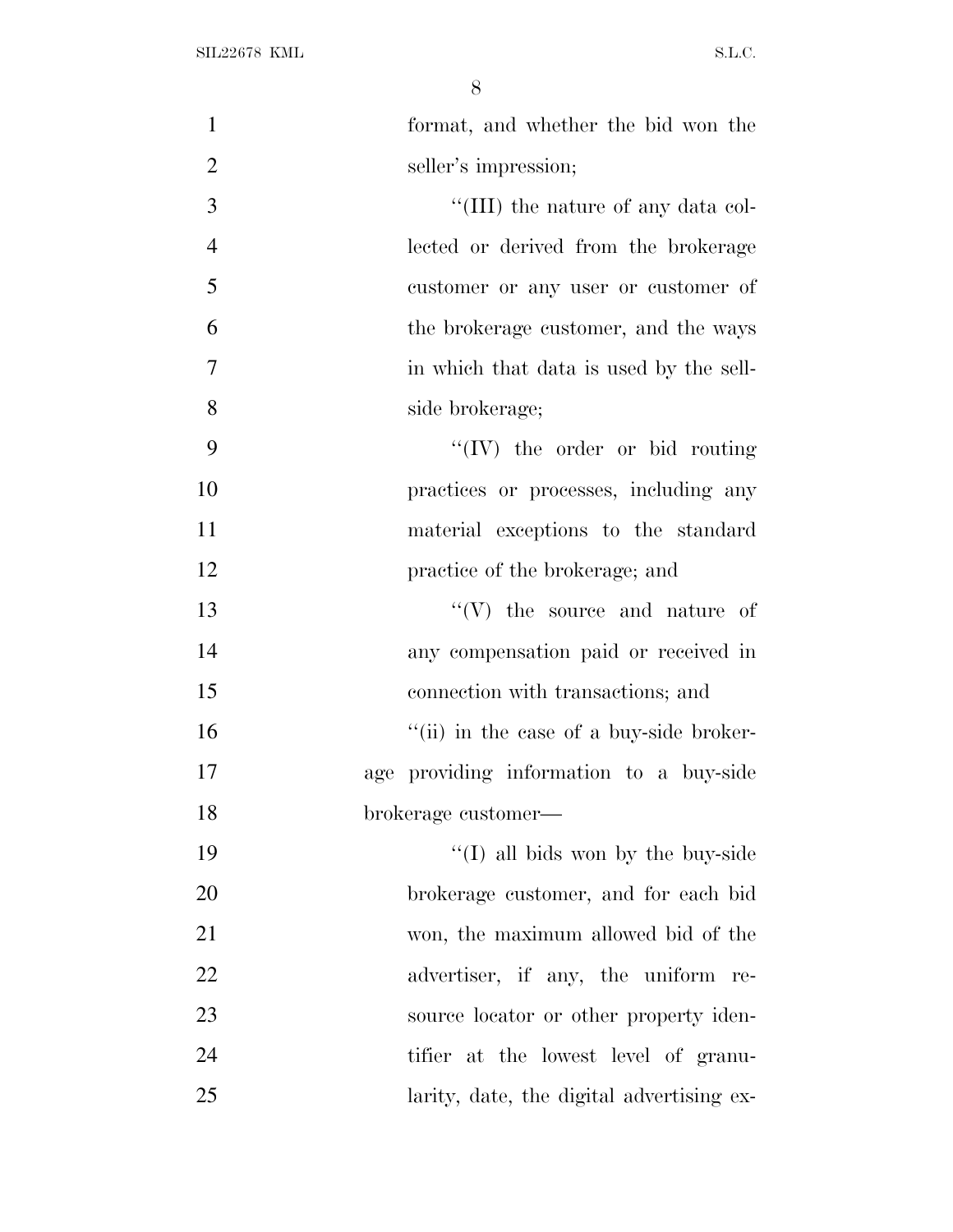| $\mathbf{1}$   | change, the web domain associated                  |
|----------------|----------------------------------------------------|
| $\mathbf{2}$   | with the advertising creative, the ad-             |
| 3              | vertising creative size and format, the            |
| $\overline{4}$ | winning price, the bid submitted to                |
| 5              | the digital advertising exchange on be-            |
| 6              | half of the buy-side brokerage cus-                |
| $\overline{7}$ | tomer, and, if possible, whether the ad            |
| 8              | served and whether the ad rendered;                |
| 9              | "(II) the order or bid routing                     |
| 10             | practices or processes; and                        |
| 11             | "(III) the source and nature of                    |
| 12             | any compensation paid or received in               |
| 13             | connection with transactions.                      |
| 14             | "(C) RETENTION OF RECORDS.—                        |
| 15             | Brokerages shall retain the records specified in   |
| 16             | subparagraph (B), where applicable and when        |
| 17             | collected in the ordinary course of business,      |
| 18             | until provided to a requesting brokerage cus-      |
| 19             | tomer but not longer than 90 days. Brokerages      |
| 20             | shall retain billing information for their broker- |
| 21             | age customers for not fewer than 12 months.        |
| 22             | $\lq\lq$ (D) USER PRIVACY.—                        |
| 23             | "(i) IN GENERAL.—When providing                    |
| 24             | information to a brokerage customer in re-         |
| 25             | sponse to a request authorized by subpara-         |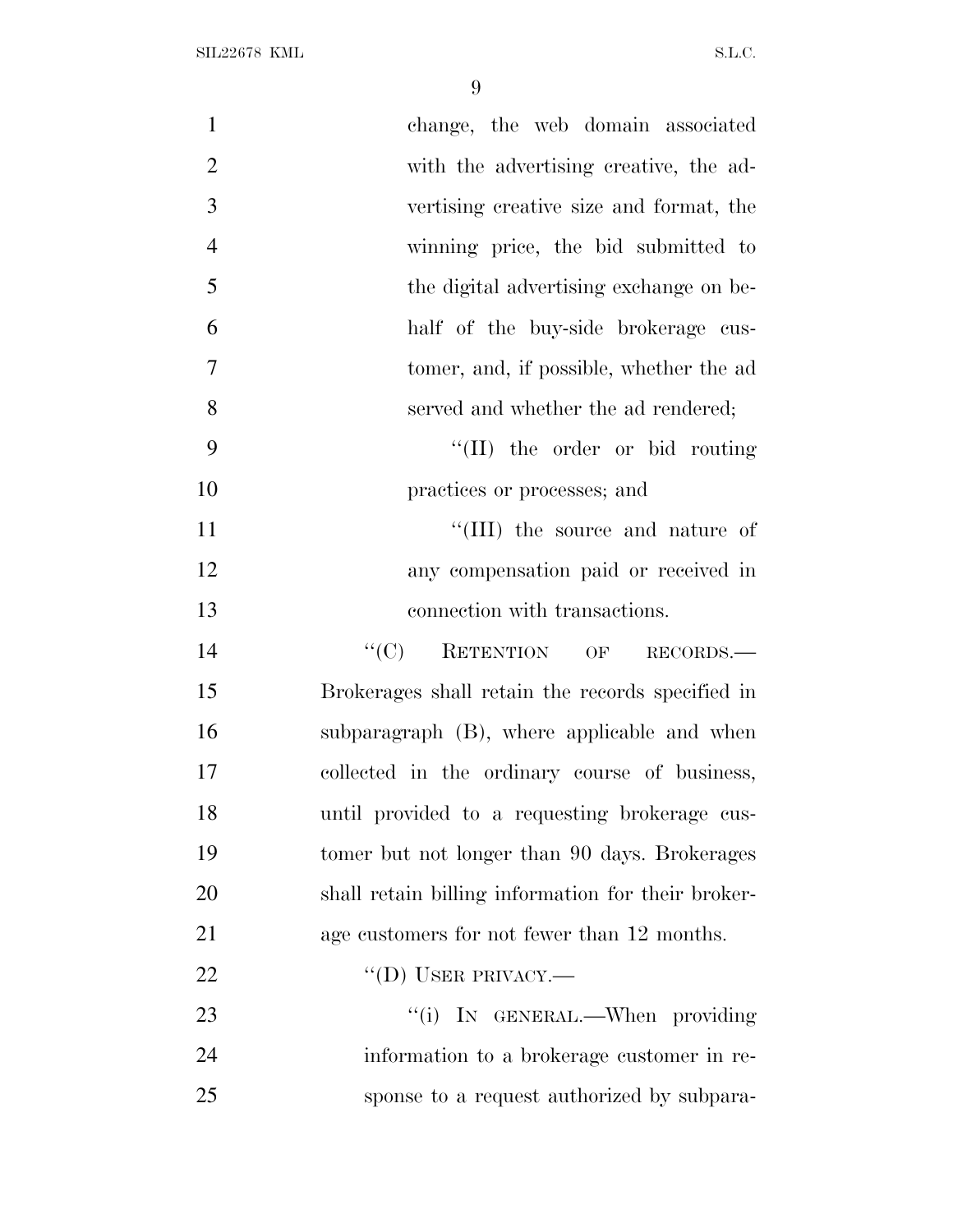| $\mathbf{1}$   | graph (A), the brokerage shall, to the          |
|----------------|-------------------------------------------------|
| $\overline{2}$ | greatest extent possible consistent with the    |
| 3              | purpose of subparagraph $(A)$ , anonymize,      |
| $\overline{4}$ | hash, or otherwise render the information       |
| 5              | incapable of being tied to an individual web    |
| 6              | user.                                           |
| $\overline{7}$ | PROHIBITING TRACKING.—A<br>``(ii)               |
| 8              | brokerage customer may not use data or          |
| 9              | information received in response to a re-       |
| 10             | quest made under subparagraph (A) for           |
| 11             | any purpose other than—                         |
| 12             | "(I) verifying compliance of a                  |
| 13             | brokerage with its obligations under            |
| 14             | paragraphs $(1)$ and $(2)$ ; or                 |
| 15             | $\lq\lq$ (II) bringing an action under          |
| 16             | subsection $(d)(3)$ .                           |
| 17             | $``(4)$ FIREWALLS.—                             |
| 18             | $\lq\lq (A)$ BUY-SIDE AND<br><b>SELL-SIDE</b>   |
| 19             | BROKERAGES.—Buy-side brokerages and sell-       |
| 20             | side brokerages shall establish, maintain, and  |
| 21             | enforce written policies and procedures reason- |
| 22             | ably designed to ensure compliance with the ob- |
| 23             | ligations under this subsection.                |
| 24             | "(B) OTHER PERSONS.—Persons not sub-            |
| 25             | ject to prohibitions under subsection (b) shall |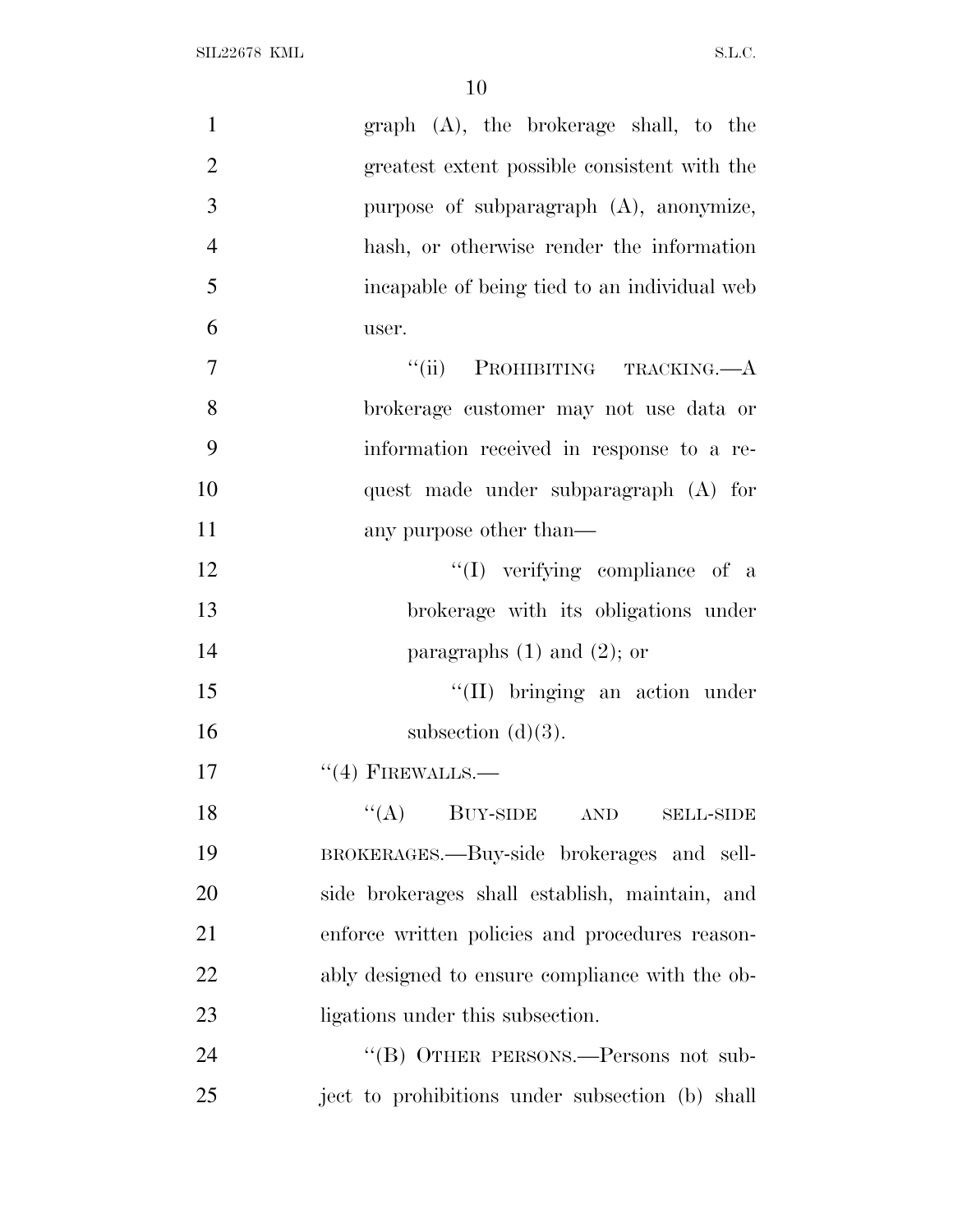establish, maintain, and enforce written policies and procedures reasonably designed to ensure that their buy-side brokerage, sell-side broker- age, digital advertising exchange, and role as a buyer or seller of digital advertising, where ap- plicable, operate separate and independent from one another and transact business at arm's length. 9 "(5) FAIR ACCESS DUTY.—A digital advertising exchange shall provide every buyer and seller in the exchange fair access, including with respect to oper- ations of the exchange, co-location, any technology systems or data, information related to transactions, service, or products offered, exchange processes, and functionality. 16 "(6) TIME SYNCHRONIZATION.—A digital ad- vertising exchange, buy-side brokerage, or sell-side brokerage shall—  $((A)$  synchronize its business clocks at a minimum to within a 2 milliseconds tolerance of

 the time maintained by the atomic clock of the National Institute of Standards and Tech-nology; and

24  $\text{``(B)}$  maintain the synchronization de-scribed in subparagraph (A).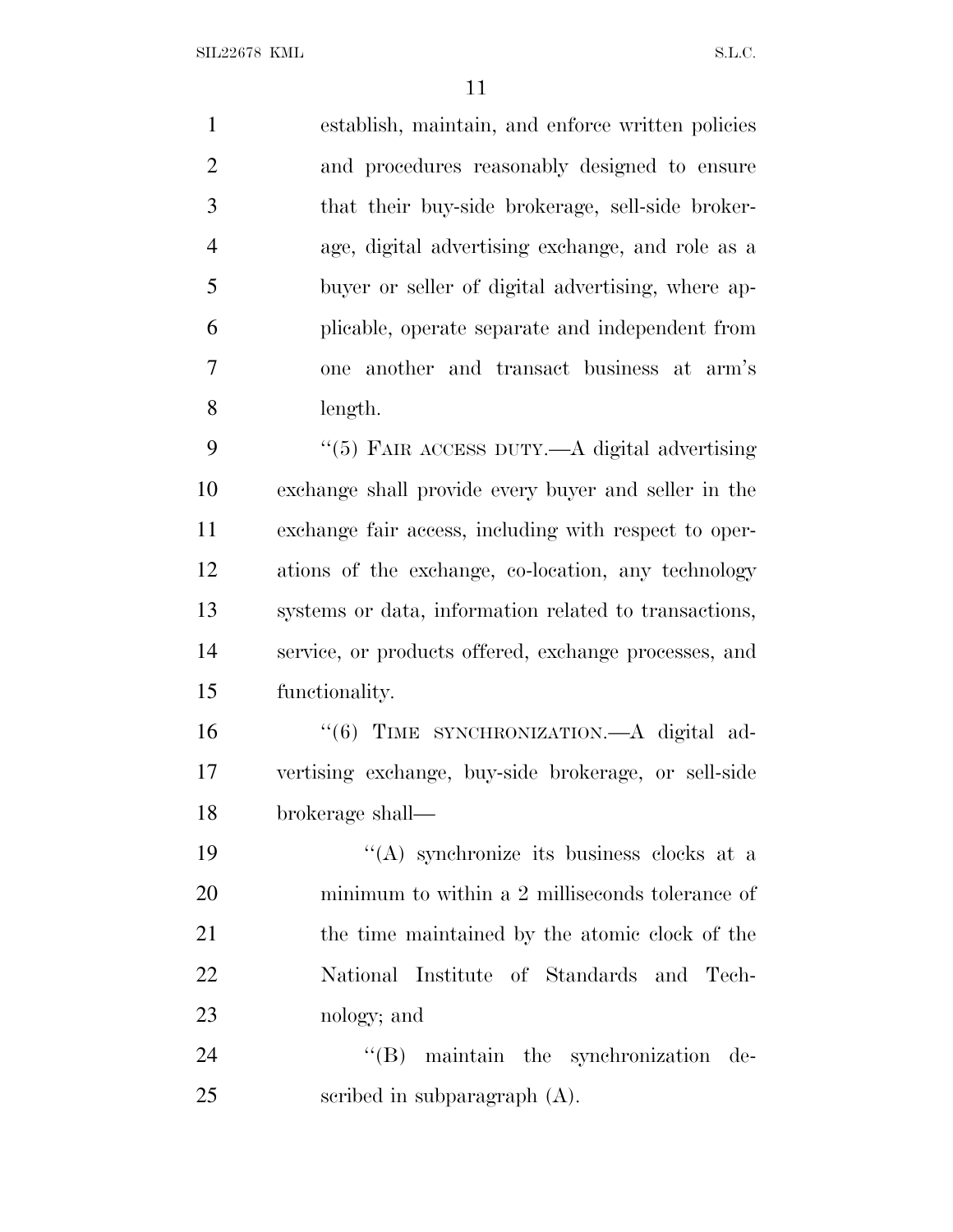| $\mathbf{1}$   | "(7) DATA OWNERSHIP.—All records pertaining          |
|----------------|------------------------------------------------------|
| $\overline{2}$ | to an order solicited or submitted by a brokerage    |
| 3              | customer, and the subsequent result of that order,   |
| $\overline{4}$ | shall remain the property of that customer, includ-  |
| 5              | ing any bids solicited from or submitted to any dig- |
| 6              | ital advertising exchange, unless the information is |
| 7              | otherwise publicly available.                        |
| 8              | "(8) ROUTING PRACTICES DISCLOSURE.-                  |
| 9              | "(A) IN GENERAL.—Every sell-side broker-             |
| 10             | age and buy-side brokerage shall—                    |
| 11             | "(i) make publicly available for each                |
| 12             | calendar quarter a report on the order               |
| 13             | routing practices of the sell-side brokerage         |
| 14             | or buy-side brokerage, as applicable, for            |
| 15             | digital advertisements during that quarter           |
| 16             | broken down by calendar month; and                   |
| 17             | retain the report described in<br>``(ii)             |
| 18             | clause (i) posted on an internet website             |
| 19             | that is free and readily accessible to the           |
| 20             | public for 3-year period beginning on the            |
| 21             | date on which the report is posted.                  |
| 22             | "(B) FORMAT.—Reports made available                  |
| 23             | pursuant to subparagraph (A) shall—                  |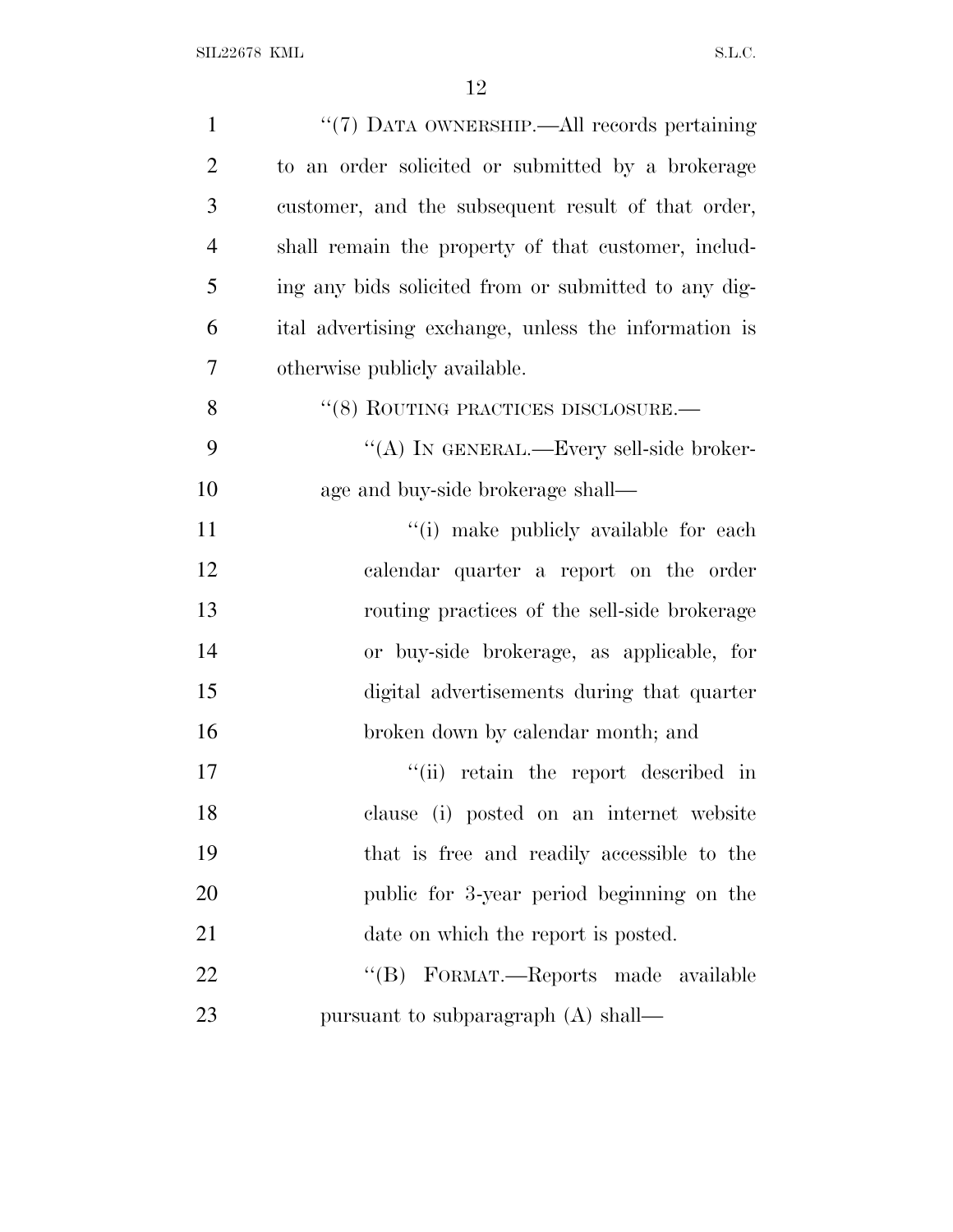| $\mathbf{1}$   | "(i) be rendered in a format that                  |
|----------------|----------------------------------------------------|
| $\overline{2}$ | makes the reports readily informative to           |
| 3              | the average brokerage customer; and                |
| $\overline{4}$ | $``(ii)$ include for the 10 venues to              |
| 5              | which the largest number of total bid re-          |
| 6              | quests or bid responses were routed for            |
| $\tau$         | execution and for any venue to which 5             |
| 8              | percent or more of bid requests or bid re-         |
| 9              | sponses were routed for execution—                 |
| 10             | $\lq\lq$ (I) the total number of bids              |
| 11             | routed;                                            |
| 12             | $\lq\lq$ (II) the total number of bids ex-         |
| 13             | ecuted;                                            |
| 14             | "(III) the fill rate of bids;                      |
| 15             | $\lq\lq$ (IV) the average net execution            |
| 16             | fee or rebate per 1,000 impressions;               |
| 17             | $\lq\lq (V)$ the average time in milli-            |
| 18             | seconds between when a bid request is              |
| 19             | sent and when a bid response is re-                |
| 20             | ceived; and                                        |
| 21             | "(VI) the value and form of any                    |
| 22             | compensation given in exchange for                 |
| 23             | routing or execution.                              |
| 24             | "(9) CERTIFICATION.—A digital advertising ex-      |
| 25             | change, buy-side brokerage, or sell-side brokerage |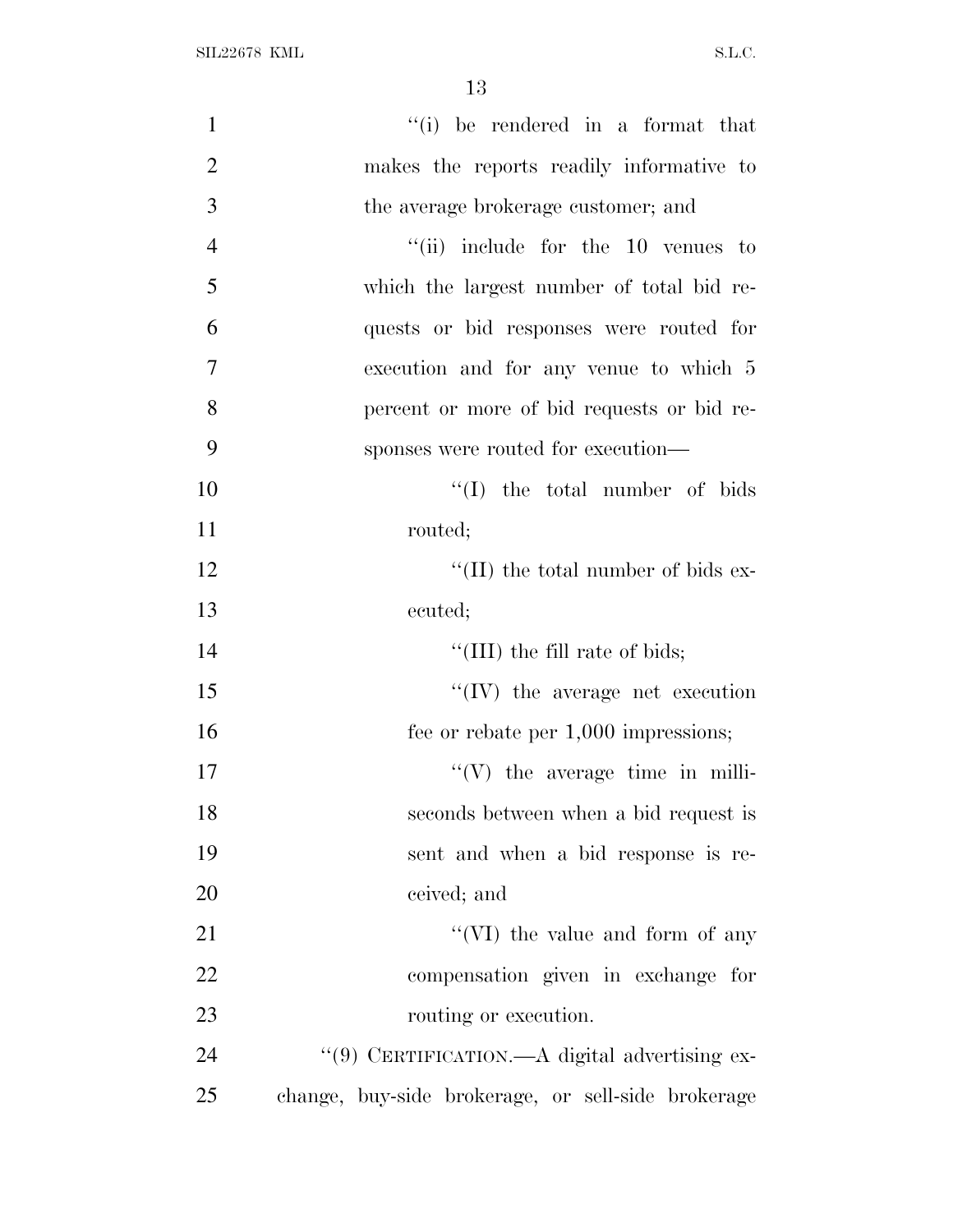| $\mathbf{1}$   | shall certify to the Attorney General on an annual   |
|----------------|------------------------------------------------------|
| $\overline{2}$ | basis that the digital advertising exchange has com- |
| 3              | plied with the requirements under this subsection.   |
| $\overline{4}$ | $``$ (d) ENFORCEMENT.—                               |
| 5              | "(1) ATTORNEY GENERAL AND STATE ATTOR-               |
| 6              | NEYS GENERAL.-                                       |
| 7              | "(A) IN GENERAL.—The Attorney General                |
| 8              | and State attorneys general may bring an ac-         |
| 9              | tion on behalf of persons in the United States       |
| 10             | injured in their business or property by reason      |
| 11             | of any violation of this Act in any district court   |
| 12             | of the United States in the district in which the    |
| 13             | defendant resides or is found or has an agent,       |
| 14             | without respect to the amount in controversy,        |
| 15             | and shall—                                           |
| 16             | "(i) in a case brought by the Attorney               |
| 17             | General or a State attorney general, be en-          |
| 18             | titled to injunctive relief; and                     |
| 19             | "(ii) in a case brought by the Attor-                |
| 20             | ney General, recover damages sustained by            |
| 21             | such persons.                                        |
| 22             | $\lq$ (B) DAMAGES.-                                  |
| 23             | "(i) IN GENERAL.—The court may                       |
| 24             | award under this subsection, pursuant to a           |
| 25             | motion by the Attorney General promptly              |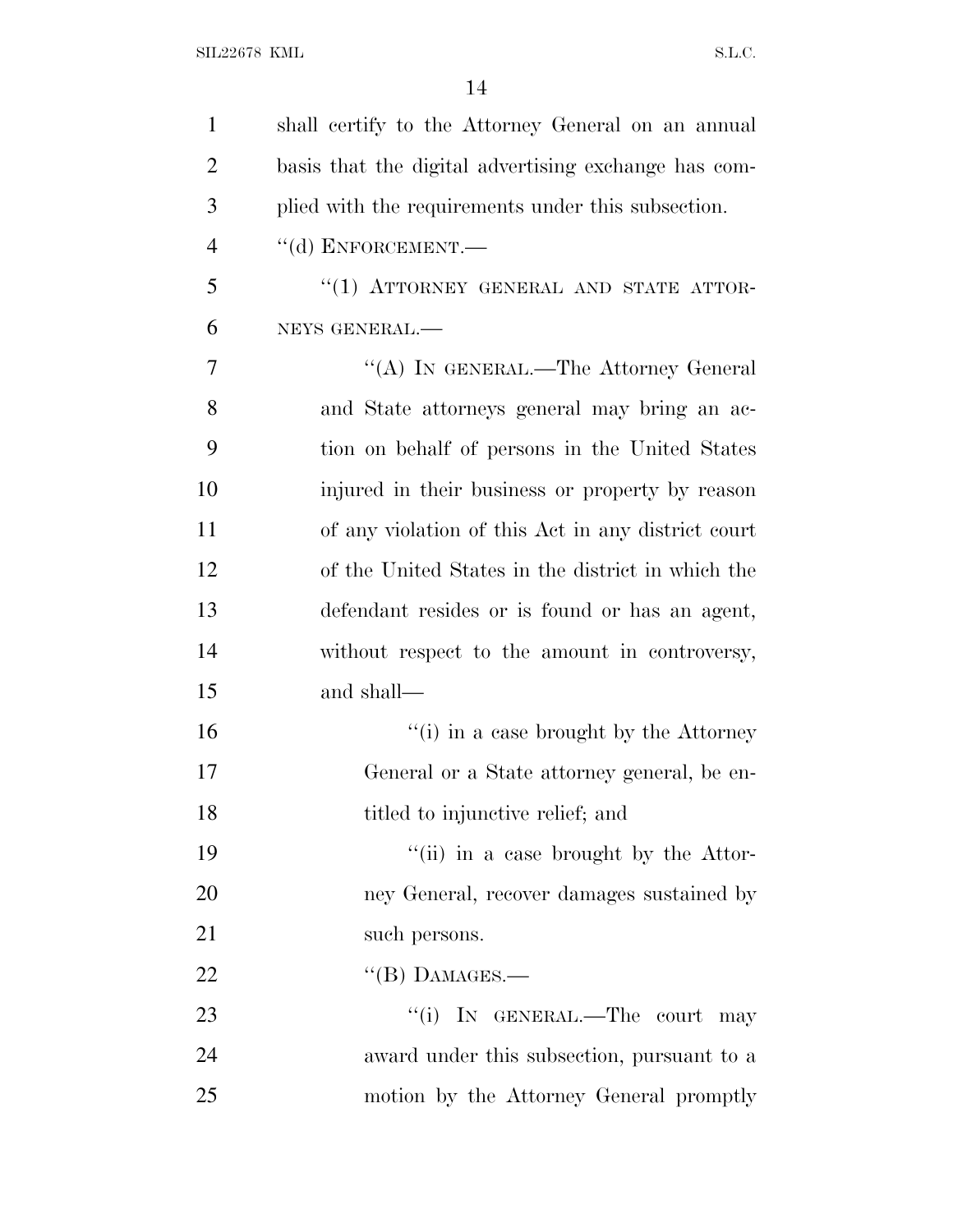| made, simple interest on actual damages in    | $\mathbf{1}$   |
|-----------------------------------------------|----------------|
| accordance with the requirements under        | $\overline{2}$ |
| subparagraph $(A)$ .                          | 3              |
| "(ii) NO DUPLICATIVE AWARD.—A                 | $\overline{4}$ |
| court may not award any damages under         | 5              |
| this subparagraph that are duplicative of     | 6              |
| damages awarded before the date of the        | 7              |
| award under this subparagraph in a sepa-      | 8              |
| rate civil action pertaining to the same      | 9              |
| conduct and injured party.                    | 10             |
| "(iii) PAYMENTS.—A court awarding             | 11             |
| damages to a person in a civil action after   | 12             |
| the date of an award of damages under         | 13             |
| this subsection that would be duplicative of  | 14             |
| damages awarded to the Attorney General       | 15             |
| on behalf of the person shall direct that     | 16             |
| such damages shall first be paid by the At-   | 17             |
| torney General from amounts in the Fund       | 18             |
| and, to the extent such damages are not       | 19             |
| fully paid from amounts in the Fund, shall    | 20             |
| be paid by the defendant.                     | 21             |
| ``(C)<br>ANTITRUST CONSUMER<br><b>DAMAGES</b> | 22             |
| FUND.                                         | 23             |
| "(i) IN GENERAL.—There is estab-              | 24             |
| lished in the Treasury of the United States   | 25             |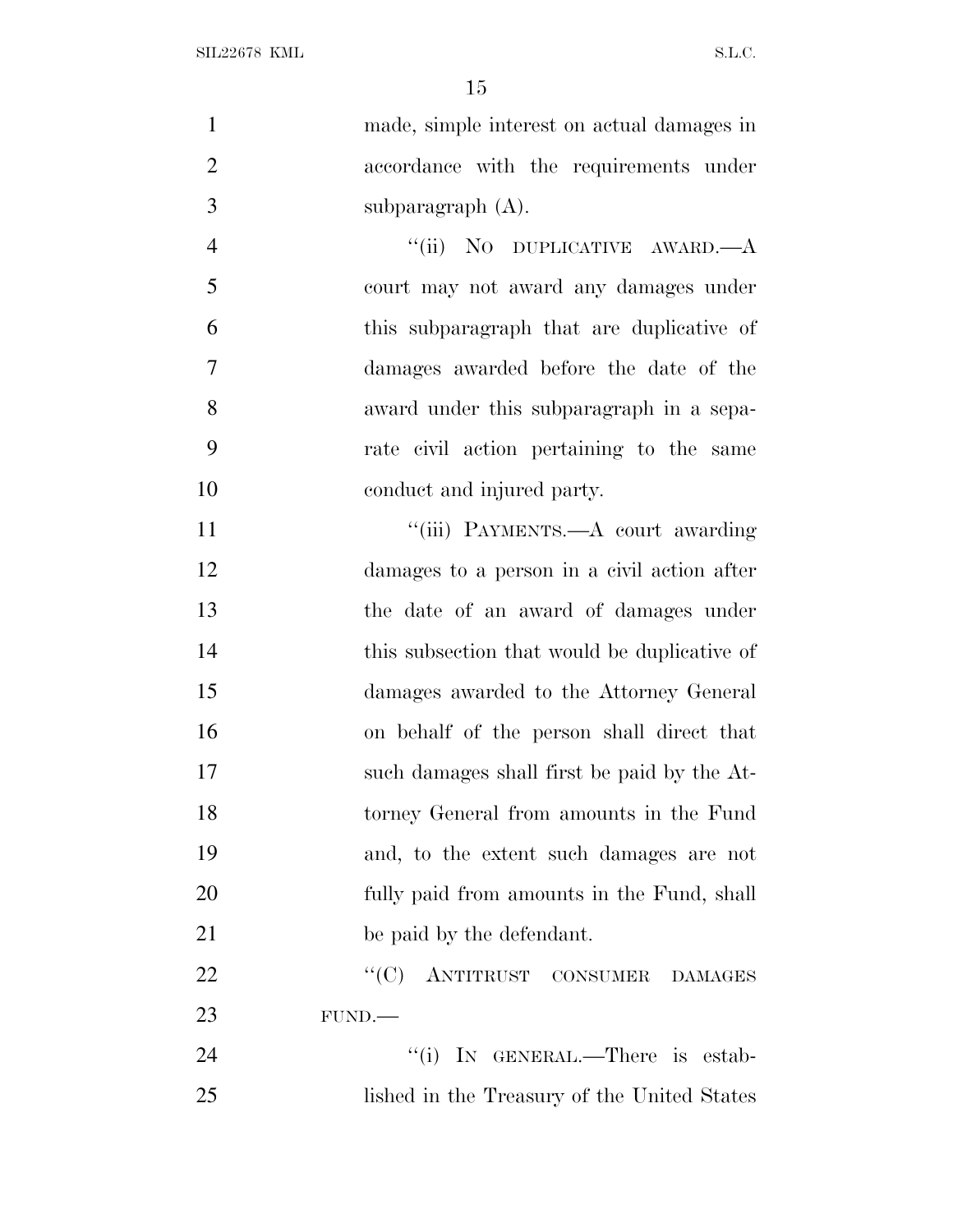| $\mathbf{1}$   | a fund to be known as the 'Antitrust Con-    |
|----------------|----------------------------------------------|
| $\overline{2}$ | sumer Damages Fund' (in this subsection      |
| 3              | referred to as the 'Fund'), which shall con- |
| $\overline{4}$ | sist of amounts deposited under clause (ii). |
| 5              | "(ii) DEPOSITS AND AVAILABILITY.-            |
| 6              | Notwithstanding section 3302 of title 31,    |
| $\overline{7}$ | United States Code, any amounts received     |
| 8              | by the Attorney General under an award       |
| 9              | under this subsection—                       |
| 10             | $\lq\lq$ (I) shall be deposited in the       |
| 11             | Fund; and                                    |
| 12             | "(II) shall be available to the $At-$        |
| 13             | torney General, without further ap-          |
| 14             | propriation, for distribution to persons     |
| 15             | in the United States harmed by the           |
| 16             | applicable violation of the Sherman          |
| 17             | Act $(15 \text{ U.S.C. 1 et seq.}).$         |
| 18             | DEPOSITS INTO<br>``(iii)<br>GENERAL          |
| 19             | FUND.—Effective on the day after the date    |
| 20             | that is 10 years after the date on which an  |
| 21             | award is received under this paragraph,      |
| 22             | the unobligated balances in the Fund of      |
| 23             | amounts that were received under the         |
| 24             | award are rescinded and shall be deposited   |
| 25             | in the general fund of the Treasury.         |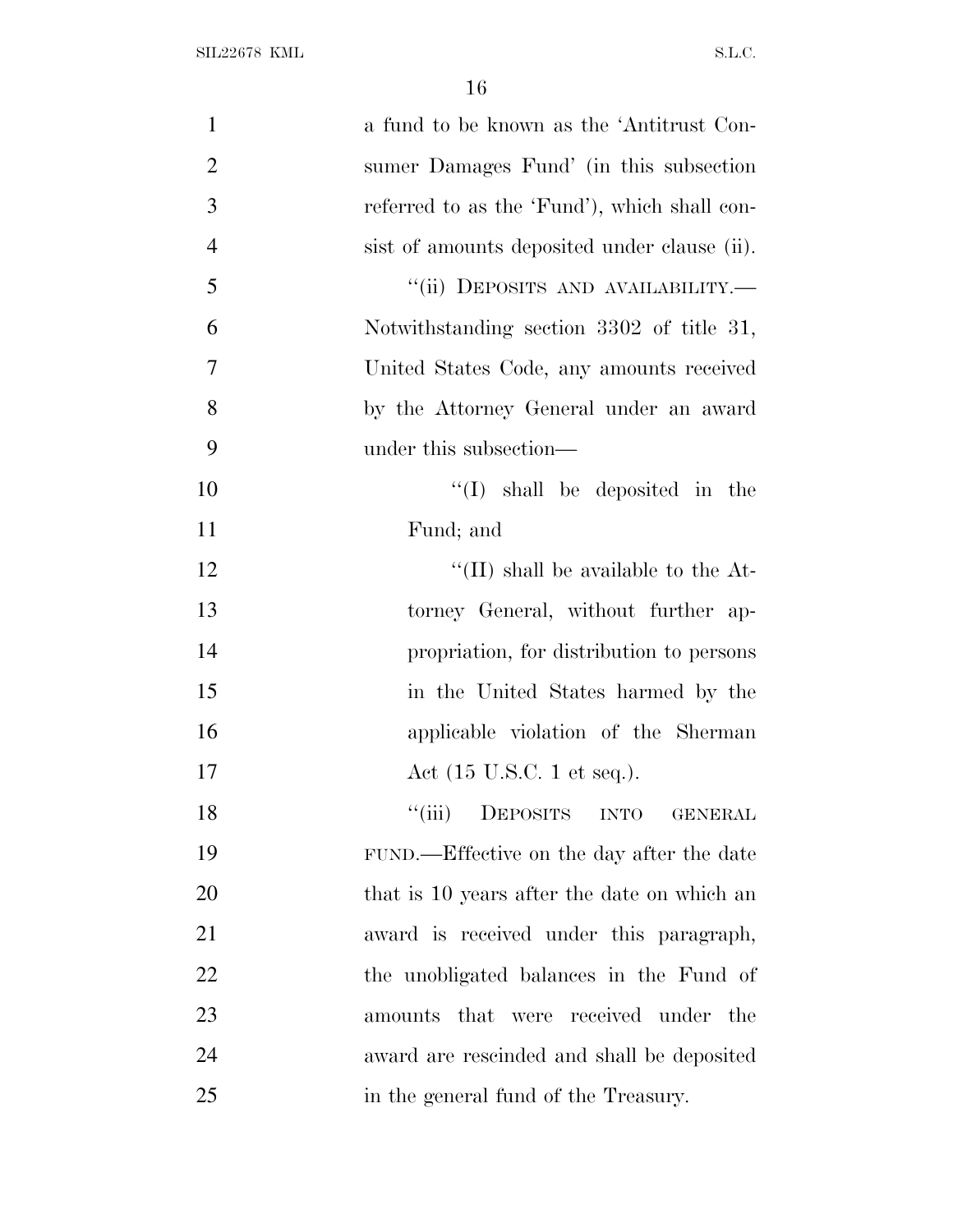| $\mathbf{1}$   | $``(2)$ DIVESTITURE ENFORCEMENT.—The Attor-                       |
|----------------|-------------------------------------------------------------------|
| $\overline{2}$ | ney General may bring an action on behalf of the                  |
| 3              | United States in any district court of the United                 |
| $\overline{4}$ | States in the district in which the defendant resides             |
| 5              | or is found or has an agent, and may obtain injune-               |
| 6              | tive relief upon showing by a preponderance of the                |
| 7              | evidence that the defendant has                                   |
| 8              | "(A) violated a requirement of subsection                         |
| 9              | $(e)$ ; or                                                        |
| 10             | $\lq\lq (B)$ undertaken a required divestiture                    |
| 11             | that unnecessarily harms or threatens competi-                    |
| 12             | tion in any market.                                               |
| 13             | $``(3)$ PRIVATE RIGHT OF ACTION.—                                 |
| 14             | "(A) IN GENERAL.—A brokerage customer                             |
| 15             | harmed by a knowing violation of subsection (c)                   |
| 16             | by a person with more than $$20,000,000,000$                      |
| 17             | (as adjusted each year on January 1 by an                         |
| 18             | amount equal to the percentage increase, if any,                  |
| 19             | in the Consumer Price Index, as determined by                     |
| 20             | the Department of Labor or its successor) in                      |
| 21             | digital advertising revenue during the previous                   |
| 22             | calendar year may bring a civil action in an ap-                  |
| 23             | propriate court to obtain injunctive relief, where                |
| 24             | appropriate, and recover damages<br>the<br>$\overline{\text{in}}$ |
| 25             | amount of the greater of-                                         |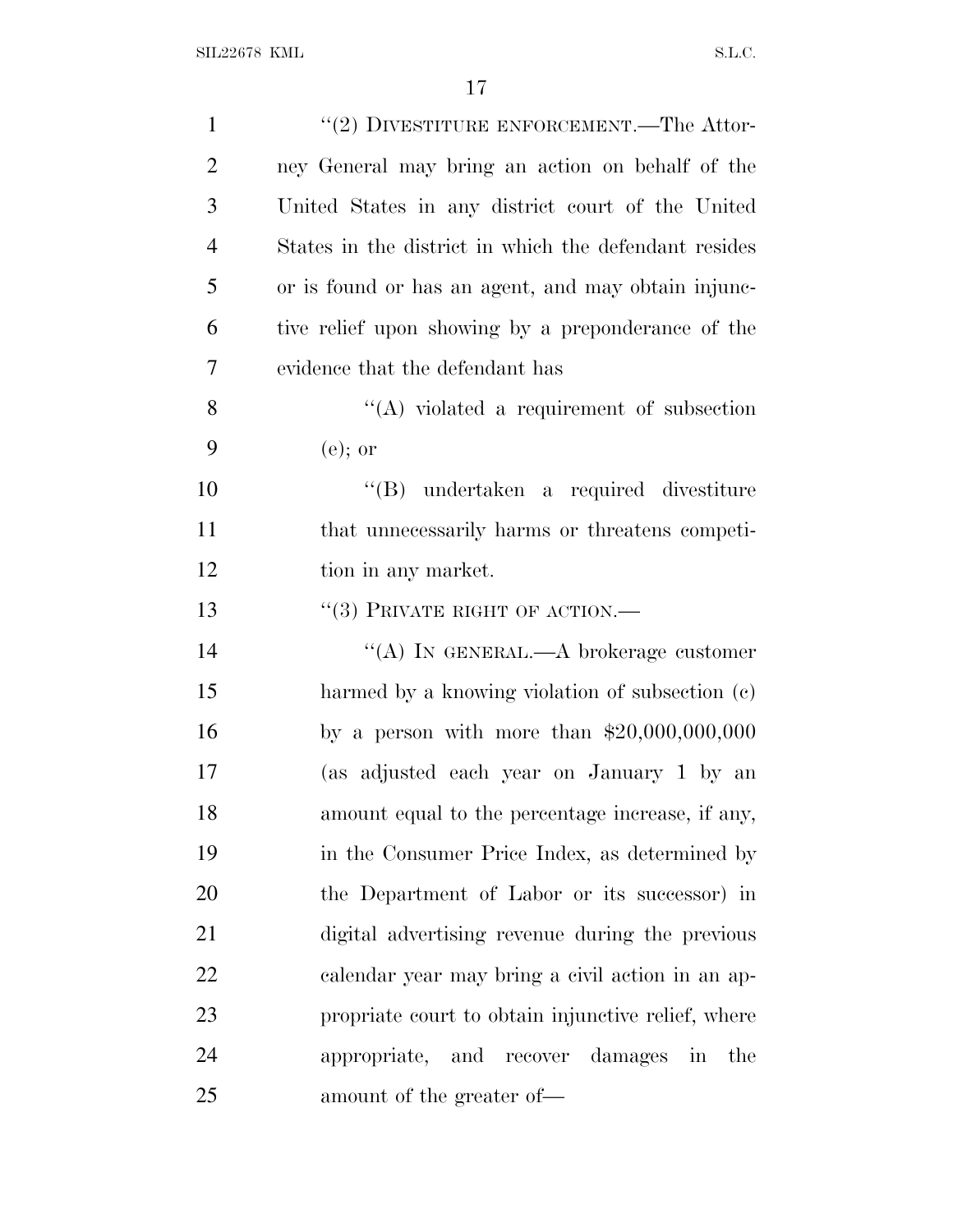| $\mathbf{1}$   | "(i) $$1,000,000$ for each month in                  |
|----------------|------------------------------------------------------|
| $\overline{2}$ | which a violation of this Act occurred and           |
| 3              | reasonable attorney's fees; or                       |
| $\overline{4}$ | "(ii) actual damages and reasonable                  |
| 5              | attorney's fees.                                     |
| 6              | "(B) NO CLASS ACTION WAIVER.- No per-                |
| $\overline{7}$ | son covered by this Act may require a class ac-      |
| 8              | tion waiver for claims under this Act, including     |
| 9              | for arbitration.                                     |
| 10             | "(C) TIMING.—A civil action for a viola-             |
| 11             | tion of subsection (b) may be brought at any         |
| 12             | time after the later of—                             |
| 13             | "(i) the expiration of any applicable                |
| 14             | divestiture deadline; or                             |
| 15             | "(ii) the expiration of the deadline in              |
| 16             | subsection $(e)(1)$ if no filing has been            |
| 17             | made.                                                |
| 18             | $``$ (e) DIVESTITURE.—                               |
| 19             | "(1) FILING.—Any agreement or other docu-            |
| 20             | ment setting out the terms of a required divestiture |
| 21             | shall be filed with the Attorney General not later   |
| 22             | than the later of—                                   |
| 23             | $\lq\lq$ the effective date; or                      |
| 24             | $\lq\lq$ (B) the earlier of —                        |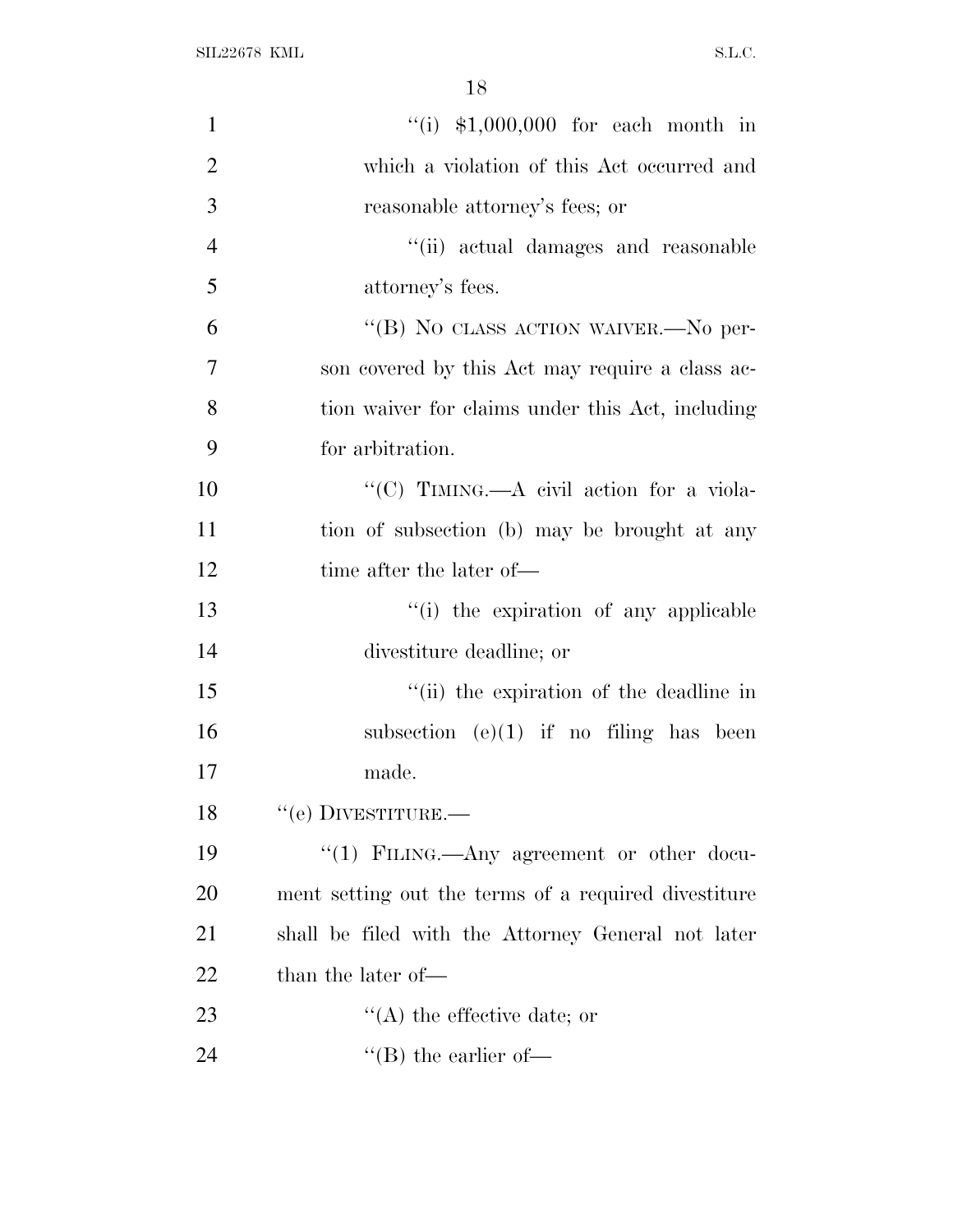SIL22678 KML S.L.C.

| $\mathbf{1}$   | "(i) 30 days after the date on which                    |
|----------------|---------------------------------------------------------|
| $\overline{2}$ | an agreement making a required divesti-                 |
| 3              | ture under this Act is executed; or                     |
| $\overline{4}$ | "(ii) 180 days after meeting the cri-                   |
| 5              | teria specified in any paragraph of sub-                |
| 6              | section (b).                                            |
| 7              | "(2) ATTORNEY GENERAL REVIEW.-The At-                   |
| 8              | torney General shall approve a required divestiture     |
| 9              | upon a showing by the person making the divestiture     |
| 10             | that the terms of the divestiture, including the quali- |
| 11             | fications of any counter parties thereto, will not un-  |
| 12             | necessarily harm or threaten competition in any         |
| 13             | market.                                                 |
| 14             | $``(3)$ TIMING.—                                        |
| 15             | "(A) IN GENERAL.—The Attorney General                   |
| 16             | shall grant or deny approval of a required di-          |
| 17             | vestiture, unless agreed to by the parties, no          |
| 18             | later than the later of—                                |
| 19             | "(i) 60 days after receipt of all infor-                |
| 20             | mation obtained pursuant to subparagraph                |
| 21             | $(5)$ ; or                                              |
| 22             | "(ii) 60 days after receipt of the filing               |
| 23             | made under subparagraph (1).                            |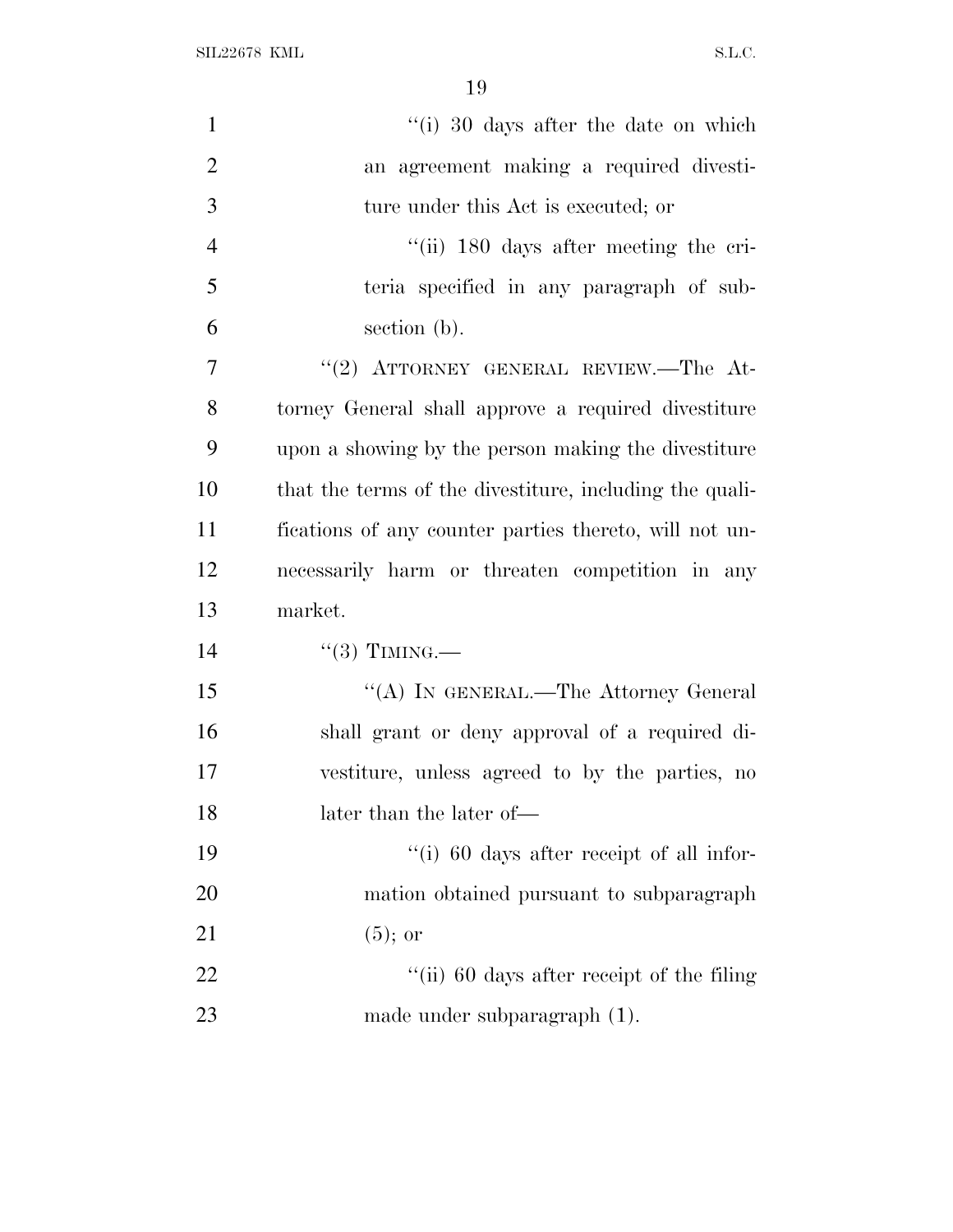SIL22678 KML S.L.C.

| $\mathbf{1}$   | "(B) COMPLETION.—A divestiture shall be                |
|----------------|--------------------------------------------------------|
| $\overline{2}$ | completed not later than the divestiture dead-         |
| 3              | line.                                                  |
| $\overline{4}$ | "(4) GUIDANCE.—The Attorney General shall—             |
| 5              | "(A) not later than 120 days after the date            |
| 6              | of enactment of this section, issue guidance on        |
| 7              | the divestiture process under this subsection          |
| 8              | and the certification requirement under sub-           |
| 9              | section $(c)(6);$                                      |
| 10             | $\lq\lq$ update the guidance described in sub-         |
| 11             | paragraph (A) as the Attorney General deter-           |
| 12             | mines is appropriate; and                              |
| 13             | COMPULSORY PROCESS.—The Attorney<br>``(5)              |
| 14             | General may request or issue a civil investigative de- |
| 15             | mand under section 3 of the Antitrust Civil Process    |
| 16             | Act (15 U.S.C. 1312) for documents from any per-       |
| 17             | son involved in a required divestiture to determine    |
| 18             | the competitive effects of the divestiture.            |
| 19             | "(f) RULES OF CONSTRUCTION.—Nothing in this            |
| 20             | section shall—                                         |
| 21             | $\lq(1)$ prohibit a person from—                       |
| 22             | $\lq\lq$ selling their own inventory of adver-         |
| 23             | tising space if—                                       |
| 24             | "(i) the inventory was not acquired                    |
| 25             | solely for the purposes of resale, except to           |